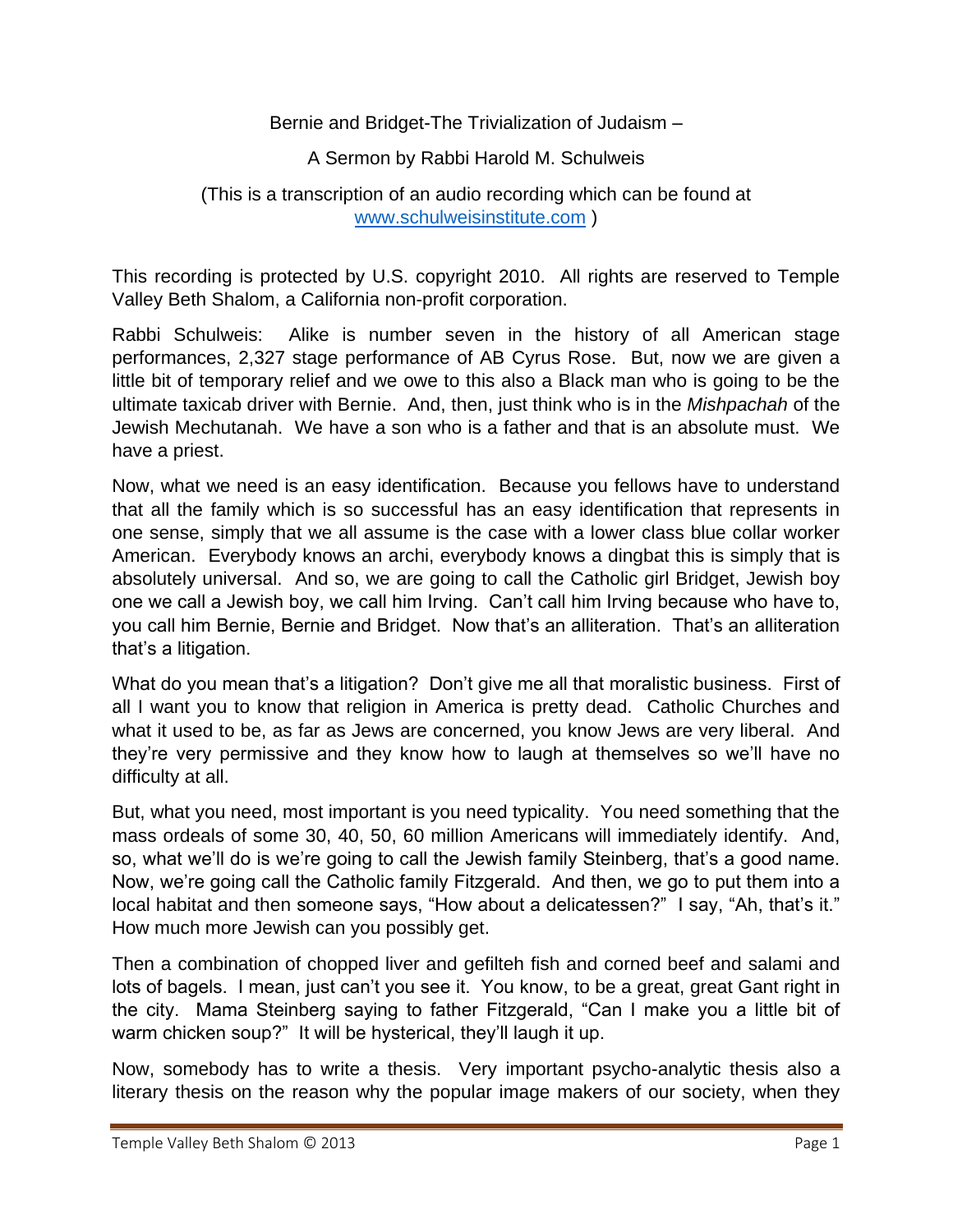portray a Jew are insistent that there be food placed prominently as a badge of identification. I say this with great seriousness. I sometimes, when I read Philip Roth or Bruce Jay Friedman and see the movies, I wonder if Gentiles eat.

A few decades ago it used to be suffering that was the badge of identification. But, today the commonality, what we all have in common is food. In Portnoy's Complaint, for example, papa's terrible diseases were related to food. Mama complaints about the Gentile hamburgers and French fries. An Alex Portnoy culture of hero when he describes the Jew he describes, and I now quote, "The dark Jewish body as undigested hot pastrami."

And in his anti-Gentile soliloquy when he indicates great vindictiveness, great vengefulness, he speaks of hating the gory and eating him too. Now, that's a very interesting phenomena because you have here a curious admixture that I will argue. For those of you who would like to do a thesis, is a combination of hostility, aggressiveness, sexuality and consumption.

In Goodbye Columbus as well. You have, for example, the detailed description of Patinkin Frigidaire in the basement which is bulging with fruit. And, of course, the wedding scene which is a culinary gorgy of gluttony. In the Heartbreak Kid which Bruce Jay Friedman wrote, we have the Jew who is so immediately tight because she enjoys Milky Way and she enjoys large mounds of egg salad for breakfast.

I think this is an accident. You think it is so happy that each time you picked up a contemporary book which tries to deal with the American Jew, that you find such an emphasis upon eating and upon food. I don't think so. And I want to suggest to those who are going to write this thesis that they begin by reading the New Testament and especially in section in the Book of Philippians in which Paul refers to the Jews and the God of the belly.

And, then, I want him to look up a particular book which was very influential. Published in 1841 by Ludwig Feuerbach called *The Essence of Christianity*. In which, Feuerbach tries to contrast the culture of Greeks as opposed to the Judean culture. And he writes the Israelites open to nature only the gastric sense. Their taste for nature lay only in the palate. Their consciousness of God impeding matter. The Greeks adore nature. The Israelites did not rise above the alimentary view of the average.

Now, there is not point here arguing because that might not function. I should tell Feuerbach and those who follow Feuerbach, why don't you look at the 150 chapters of the Book of Psalms that is simply a replete rudiment with the kind of appreciation of nature or the soul of souls. But, it seems that there's something much deeper here. Because, for those who are haters of the Jewish tradition. Those who hate Jews and Judaism, eating becomes the mark of Judaism because eating is the quintessence of egoism.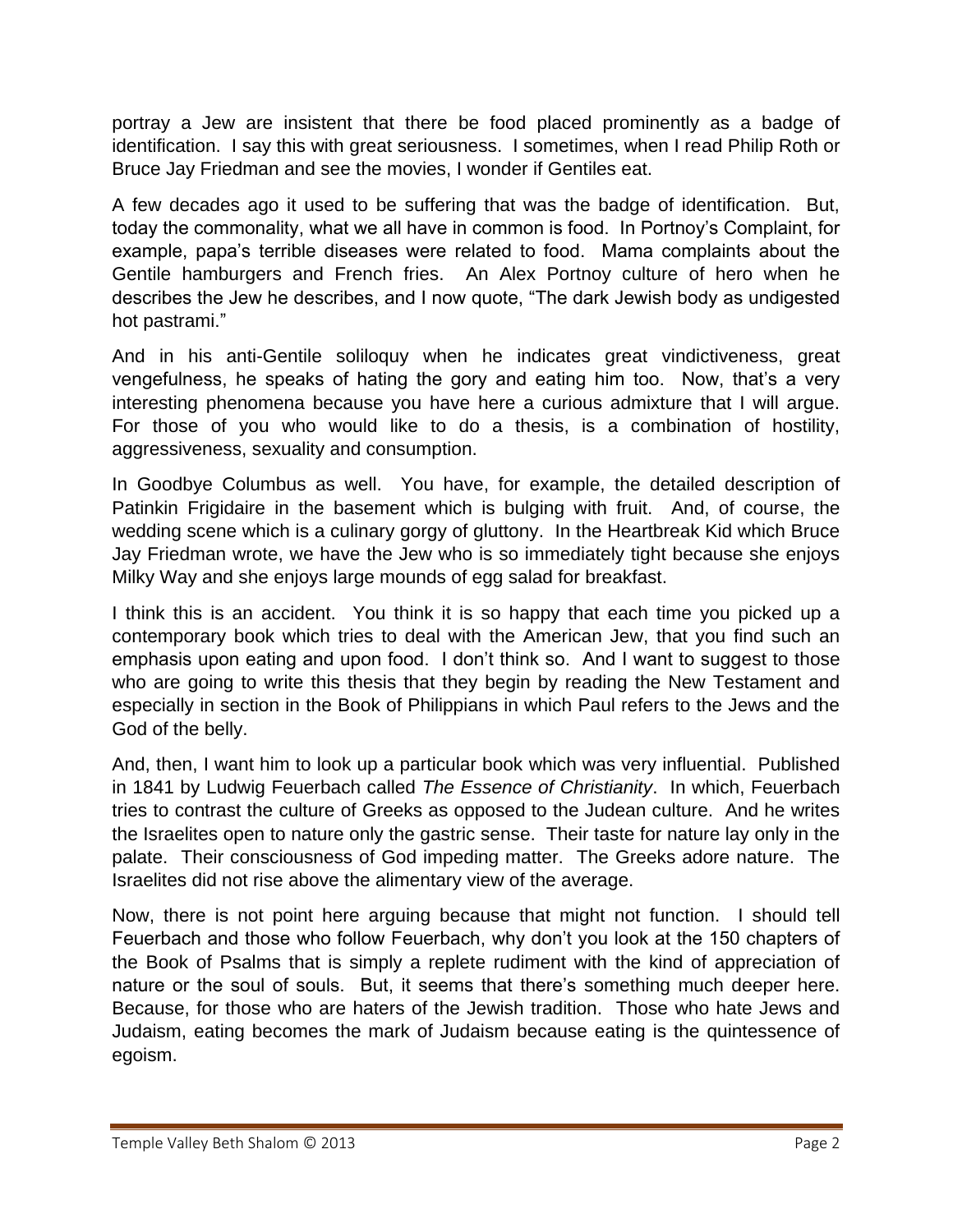Eating is the accumulation of matter. The hoarding of energies within the body. My body, my acquisitive self. The exploitation of the universe. The devouring and the shooing up of nature without any consideration for the aesthetics. The beauty of nature without any altruism whatsoever. Therefore, they say the Jew and Judaism in the Old Testament has its little concern for altruism and so little of asceticism in the tradition and of this world.

I am not suggesting now that Bruce Jay Friedman or Philip Roth or the writers of Bernie and Bridget read Feuerbach or the Book of Philippians. What I'm trying to tell you that the full stereotype is not coincidental to the whole logic of that program and to the denigration and defamation of Judaism. You see there is a logic behind the delicatessen habitat of the Steinberg's because the ideological premise, and I hope you understand, that there are awful lot of serious things that I said in jest. That perhaps the most serious things that we say to each other are said in a humorous fashion.

There is an ideology behind this comedy and that is that mixed marriages are good and that any form of inter of opposition to mixed marriage is really silt. This is not simply comedy, this is advocacy. But, what is the opposition to the mixed marriage? There can't be any opposition to mixed marriage. Just as in the Heartbreak Kid there is no drama, there is no opposition from the boy marrying first in Jewish wedding and then Episcopalian wedding.

There can't be any opposition because if Judaism is an aroma, if Judaism is a scent, if Judaism is a snow, if Judaism is a taste, if the essence of Judaism is delicatessents. Who can utter a word against the love of two people? So, the emphasis on food as the distinguishing and characteristic mark of Judaism is that which enables the authors to trivialize Judaism. To make it so inconsequential, to make it so unimportant that there cannot be any kind of intellectual or ideological or deep opposition to the withering away of the religious distinctiveness.

For the sake of food am I going to keep Bernie and Bridget away? On the contrary, au contraire, what is really mixed marriage? It has virtues, it is the merger of menus. The Steinbergs eat. The Fitzgeralds drink. You now have a wonderful merger. Scotch and soda on the rocks. Bagels and bacon. And that is precisely what we underline and consistent logic of most of the episodes are like.

For example, in the inevitable Hanukah and Christmas sequence, Bernie and Bridget arranged to have a Christmas tree in one room and a Hanukah menorah in the other. Holly and Holly. And in the Episode Number 5, when the Steinberg's win a trip to the Vatican, the only thing that they can think of presenting to his Holy Eminence is, of course, a jar of chicken soup. It is hysterical if you're not Jewish and if you're not Catholic.

They wouldn't think of bringing a scroll of Esther, a Torah, a mezuzah, a menorah. I wonder what they do in Rome, the Steinberg's. The author of the Steinberg's. They're taken to the ark of Titus where there is a wonderful inscription, wonderful depiction of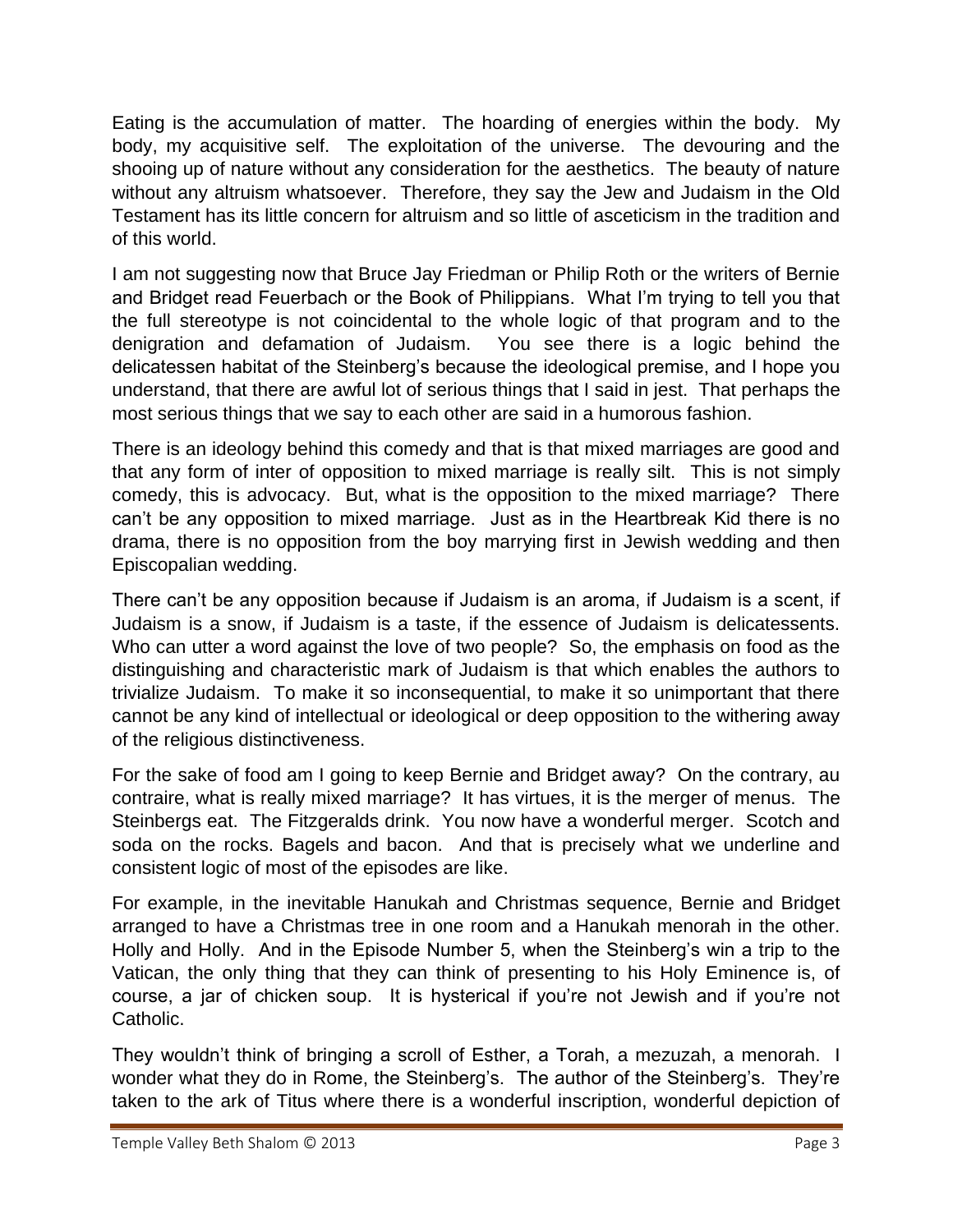the Jews who are taken as slaves in the first century by the Romans. Captives crying and weeping. And, all of the temples despoiled and there a caption Judea vanquished, captured and destroyed.

Indeed, the premise of the entire Bridget and Bernie series is that if you take Judaism seriously, if you take religion seriously, this is going to lead to the erosion of the marriage. Thus, you remember in Episode Number 10, where Bridget seeks to become Jewish and is concerned with the rituals, with the lighting of the candles. The Steinberg's bring them a Rabbi. A Rabbi that must have been a leftover from one of Woody Allen's old pictures.

Grotesque, pious medieval garb. An ugly, ugly man and in this clown-like configuration he tries to teach her and she becomes more Jewish and then Bernie protests and says, "Now look I didn't marry a sexy *shiksha* to get a Kosher turkey." I want to have you understand once again how important the food metaphor is. The mixed marriage, of course, is trivial once you deculturize Judaism and Christianity.

If, in Catholicism the authors are insensitive to sacrament, to the notion of sin, salvation, redemption. There are no saints. There are nor martyrs. If, as a writer there isn't Judaism, no concern for ethical sensibility. No fidelity to a value system. No sense of community. If there is nothing sacred. If there is no history. If there is no *kadish*, and there is no mass. There is no *kiddishm*. There is no Eucharist. If there is no passion and there is no *Kashi* and there is no Easter, then, of course, mixed marriage raises no questions whatsoever.

I'm waiting for the episode when Bridget gives birth to a baby boy. Because, I am going to submit to them a wonderful scenario. It's going to be called the *Mohel* and the Monsignor. I will then have a *Mohel* dressed in a white doctor's kind of a coat and a Monsignor, of course, in black vestments. And, this series will be called *The Brisk Baptism*. A mark of circumcision and crucifixion which is hallowed by a wafer and a bagel. And we name him Aaron Erin and Steinberg will say, "Down the hatch," and Fitzgerald will say, of course, l'chaim.

It's all very simple and very trivial and it's very cheap universalism. If you reduce your Jewish as belly juice. If the theology is pot-and-pantheism then it's all trivial. Thus it is that in Number 4 or Number 3 in the episodes, we have a Rabbi with a *tamutz* with a *tallis* and the *yamaka* and a robe next to a catholic priest, be thou consecrated unto me in accordance with the Law of Moses and of Israel.

The television my friends, is a powerful instrument. There are 60 million Americans every week that listen to these programs which happen to be back to back with "All in the Family" and the Bridget Loves Bernie show. Men, women and children in primetime. And as you know education you need models and television provides you with models. And, those models are legitimizing agencies.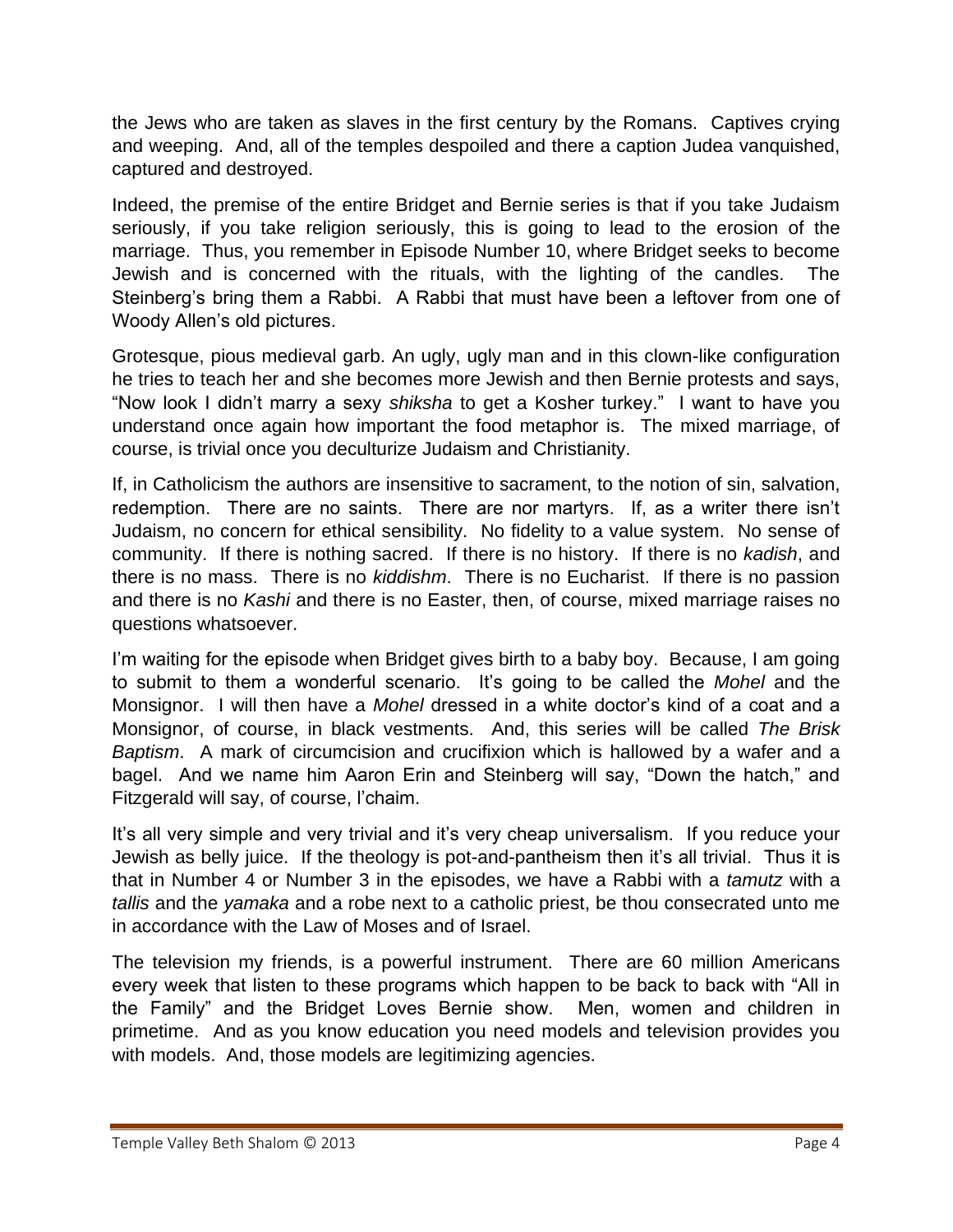If in the commercials in order to sell a commodity, you need some celebrity some attractive sports literally figure or Hollywood star, it is because Hollywood and television understands that it is the personality and the model that is the endorsement. And however you put it, Bridget and Bernie, who are very attractive young men, man and woman, these represent an endorsement. Of course, they see it trivia, as trivia. Because, when you falsify, when you vulgarize, when you create straw men filled with *kishka* but without heart and without soul and without mind, it is easy.

And I am unhappy with this because I as a Jew know the agony and the pain of Christian and Jewish parents who are neither bigots nor gluttons nor fools. Who love their daughters and their sons, but, who know that Judaism without Jews means the death of 4,000 years of religious civilization. And, what concerned, lest there be a liquidation of the dreams and of the aspirations and of the achievements of a people who have lived through hell. Who have struggled through all of the fame, who have struggled through inquisition, who have struggled through persecution, who have suffered and lived through crematoria in order to preserve the wisdom the ethic the faith and through this, they have remained sane in an absurd universe.

And now, I am upset because, not only of the Jewish parent, but, I am concerned for the catholic tradition as well. Because, I as a Rabbi, have witnessed the agony of catholic parents who could not bring themselves in Oakland to come to a wedding of their daughter whom I had converted. Out of their own deep catholic Christian legitimate convictions they could not enter the synagogue. And I recall that evening. I officiated at the wedding. And, after the wedding I recall this wonderfully sensitive converted girl rushing into my arms and crying because she recognized that there is no need of the father nor mother nor brother nor sister and saying, "Rabbi you are the only relative I have here."

I officiated at the funeral of a woman, a catholic woman, whom I converted. I officiated her funeral. And I recall her catholic parents coming down for that *levaya*. I'm feeling so absolutely estranged and inconsolable because a Rabbi could not console their grief which could only be understood in the context of Catholicism. These were not silly, stupid, comical, vulgar, obese, fat, materialistic people. These were people who had a sense of values and a sense of history and a sense of tradition.

I'm incensed because the writers are dealing not with something trivial like the preference for a flavor of ice cream. The question of mixed marriage is a question of life and death of a whole civilization. And one has to have a little sensitivity and one has to have a little compassion and one has to have a little understanding and one cannot typecast a whole people and a whole culture.

I am not an enemy of laughter. And I am not an enemy of satire. And I am not an enemy of Yuma. But, I want you to know that not everything that is funny is legitimate. And I want you to know, from my point of view, not everything can be explained in terms of that it makes money or it's funny. There are a lot of funny things like I think of. A lot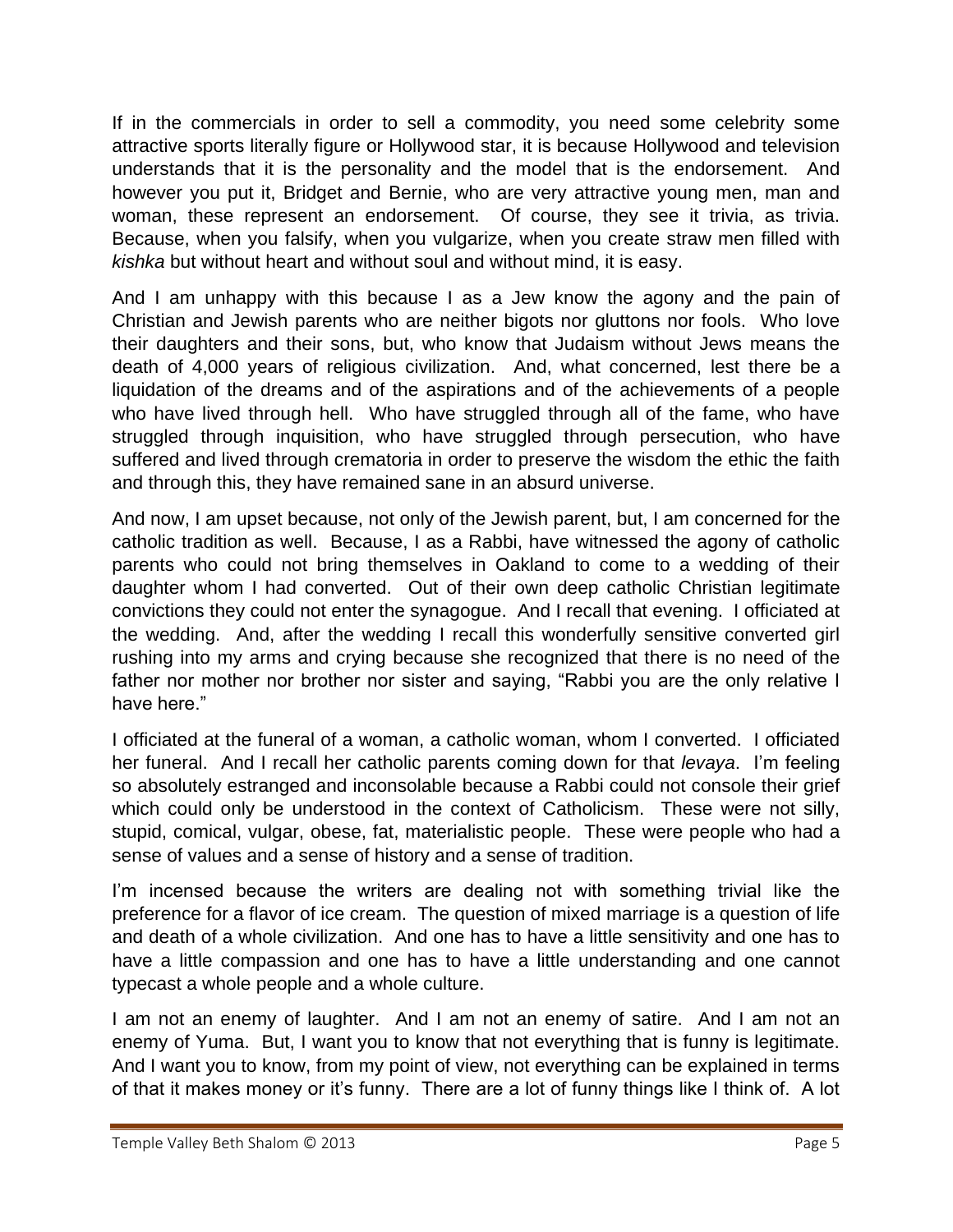of funny situations. Shiloh could be made very funny. And Fagan can be made very funny. And, I could conceive of a script in a situation of a Catholic Priest and his mistress or a Baptist Minister smuggling marijuana. Oh, it can be hysterically funny.

I could see very funny things about Blacks and about Indians and about Mexican Americans. But, I can tell you that we are not living in times when we can afford that kind of ugly ethnic humor because the kind of caricature, the kind of typology the kind of stereotype that humor is simply another that carries the seeds of hate and of lies.

We are living in too volatile, in too pulverized, in too violent, into racist a society. How else to allow this to come back or the Amos and Andy's to come back or Frito Bandito or sitting bull or Jewish characterizations. I wonder of the shallowness and of the banality of those Jewish writers who allowed a picture which was produced by Jews, written by Jews. A picture starring Woody Allen in which a Rabbi is allowed to allegedly express his sexual masochistic fantasies by having a woman half naked beat him. And, then insisting that his wife sit at his feet and be forced to eat pork.

I wonder whether or not in the Jewish community, there isn't left yet a sense of pride and a dignity to say, "Hold it that's not funny, it makes money but it's not funny, it's sick." I feel sick. It is a sickness that is contagious and it spreads and it contaminates and it poisons. I don't want a depiction of a super Jew, of angelic Jews. I happen not to believe in the chosen people. But, I must say that not believing of the chosen people does not mean that I am willing to accept the vilification of our people as if every one of them, every one of them is drawn as herrings from the Steinberg's delicatessen barrel. Every one of them cheap and ugly and empty and valueless.

I wonder sometimes about the Jewish writers, the Jewish producers, the Jewish directors. Have they seen no idealism in us? Have they seen no poetry in us? Have they seen no compassion in the Jewish people? No art, no music, no literature, no intellectuality. Are we only devourers of food? Are we not a people who has gone through such miserable health and has remained remarkably sane and forgiving of all of the adversaries and the enemies that surround us? Who has suffered such sustained and continued anti-Semitism? And is yet remained aware of their responsibilities of the work.

I wonder sometimes, do the authors even of Bridget and Bernie. Can they not understand what is it that makes Bernie want to be a writer so bad? What is it that allows him to befriend a Black man so easily? Is there nothing connected to the Judean tradition. Or must Bernie be characterized as a hater of his paring generation. As a great assimilator.

What follows from all of these? I want to make it abundantly clear that I am absolutely and irrevocably opposed to the notion of boycotting or censoring the programs because in effect could be done. And I think it could be done. I think the remedy is worse than the sickness. But, I believe that Jewish liberalism and Jewish tolerance does not mean